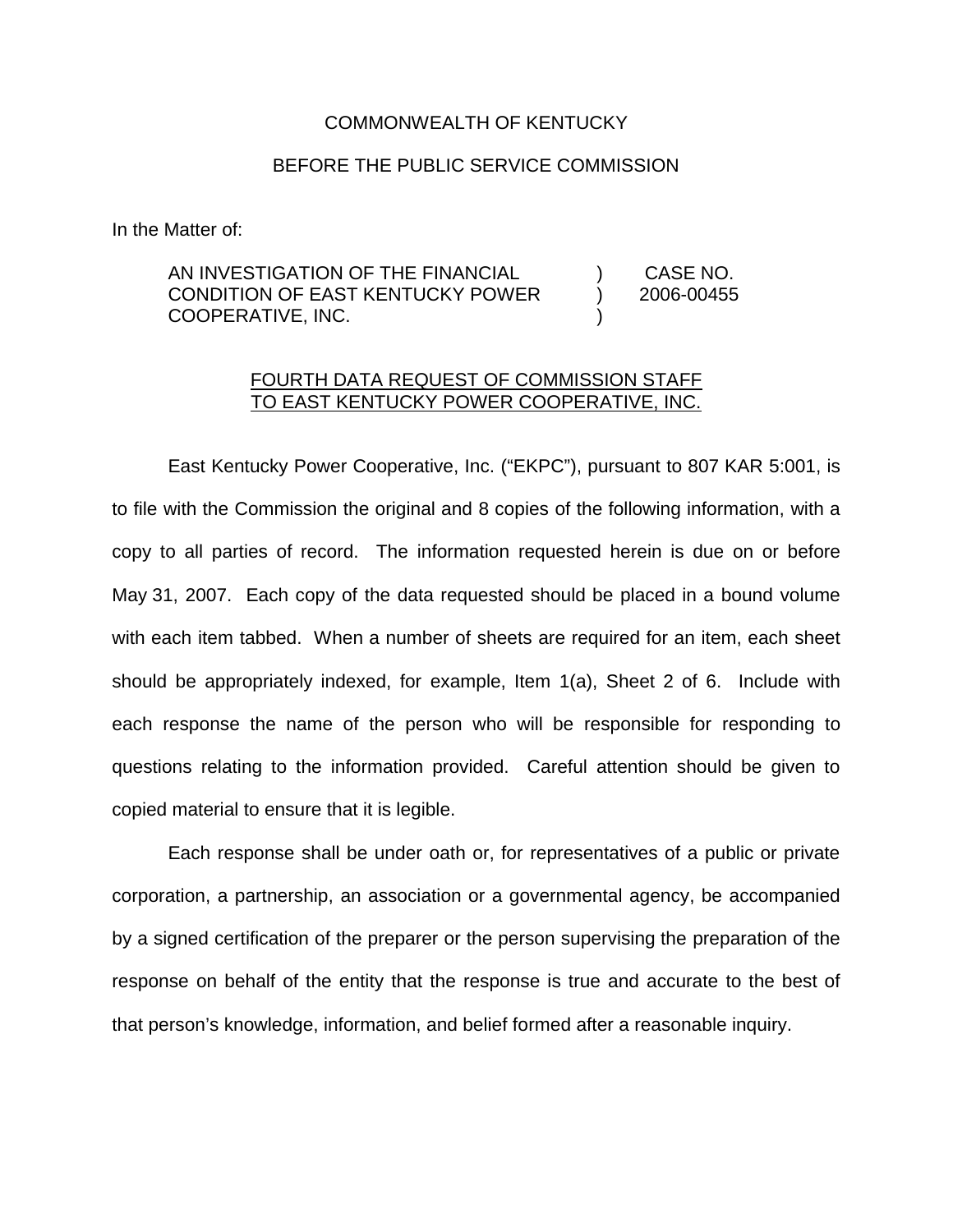EKPC shall make timely amendment to any prior response if it obtains information upon the basis of which it knows that the response was incorrect when made or, though correct when made, is now incorrect in any material respect. For any request to which EKPC fails to furnish all or part of the requested information, EKPC shall provide a written explanation of the specific grounds for its failure to furnish.

Careful attention shall be given to copied material to ensure its legibility. When the requested information has been previously provided in this proceeding in the requested format, reference may be made to the specific location of that information in responding to this request. When applicable, the requested information shall be provided for total company operations and jurisdictional operations, separately.

1. Refer to page 3 of your response to the Commission's October 27, 2006 Order, Item No. 4. Provide a copy of all documents submitted to Rural Utilities Service ("RUS") in support of gaining final approval of the loan(s).

2. Refer to pages 13, 77, 109, 125, and 158 of your response to the Commission's October 27, 2006 Order, Item No. 13. Other than the copy of the approved minutes of the Executive Session of the EKPC Board of Directors held on January 10, 2006, which have already been provided, and other than the minutes of the Executive Session on March 14, 2007, which apparently were not taken, provide a copy of the minutes of each Executive Session for each Board of Directors meeting of EKPC held during 2006.

3. Refer to pages 109, 125, and 158 of your response to the Commission's October 27, 2006 Order, Item No. 13. Describe the subject of the presentations made in Executive Session to EKPC's Board of Directors by Robert Byrne on July 11, 2006,